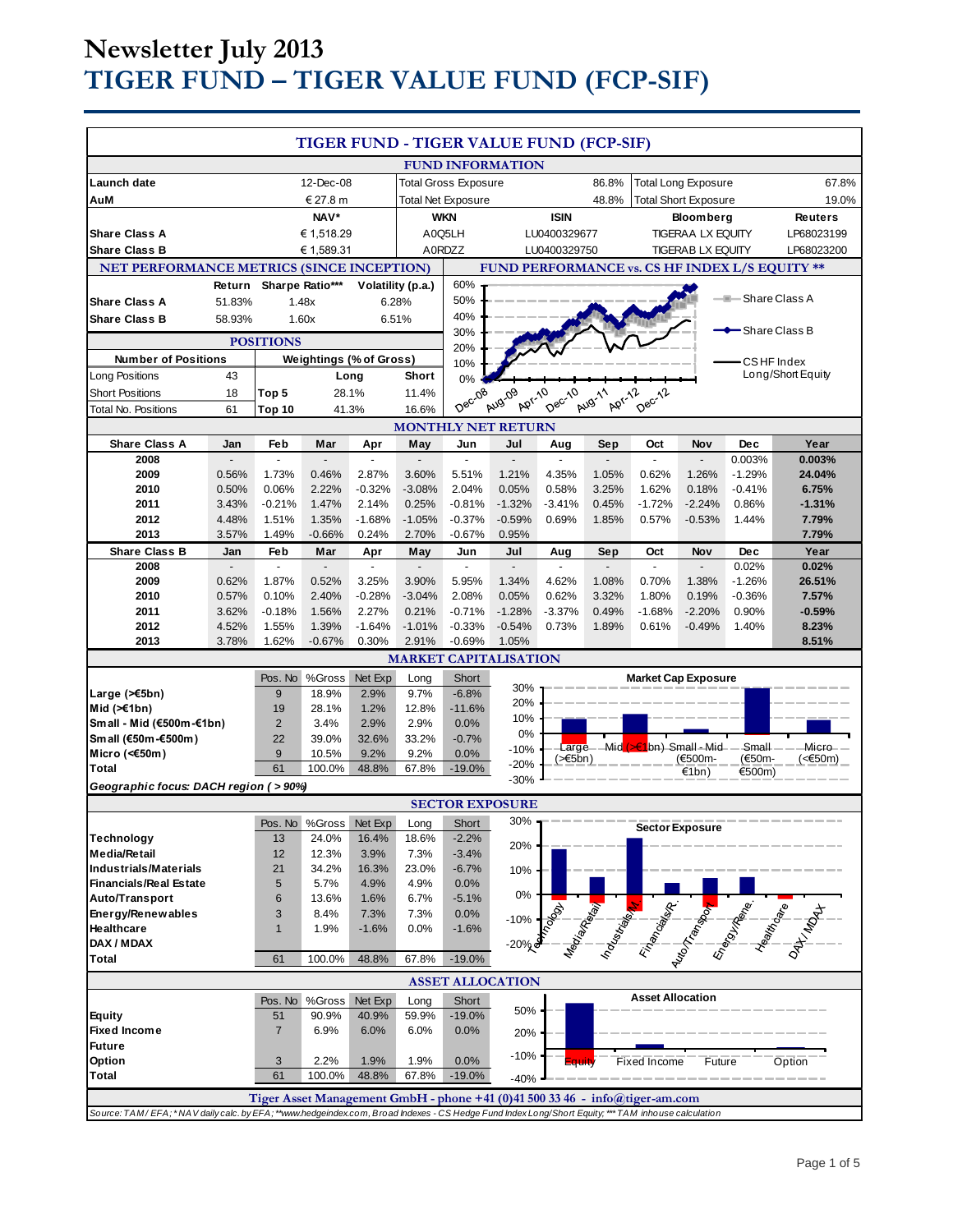## **Tiger Value Fund – July 2013**

### **O Returns: +0.95% (class A)/+1.05% (class B)**

In July, the Tiger Value Fund had a positive net return of 0.95% for share class A and 1.05% for share class B, making a cumulative net return of  $+7.79\%/+8.51\%$  in the year-to-date and  $+51.83\%/+58.93\%$ since inception (share class  $A/B$ ).

### **O Commentary: Performance affected by special situations**

In July we lowered our net adjusted exposure from around 47% to 43% (49% incl. 6% fixed income linked investments) by the end of the month. We booked profits and losses on various long and short positions and added selectively new long and short positions. We now hold 12 residual long positions with  $\leq 1\%$  of NAV where we will further scale out or scale back in again at lower levels. In addition to our equity and fixed income linked long positions we hold three short Put positions which will expire in August and September. The Fund's monthly volatility since inception was at 6.3%/6.5% (class A and B); this compares to an average net return of around 10% p.a. resulting in a sharpe ratio of 1.48x and 1.60x (Share class A and B).

In July the Tiger Value Fund was mainly affected by a few special situations with both positive and negative effects on our performance. The key positive contributors were BMW Pfd (+44bp), Takkt (+32bp), RIB Software (+32bp) and our special situation stocks Axel Springer (+58bp), Phoenix Solar (+85bp) and Ströer Media (+56bp). Our single short and hedging positions cost the Fund 91bp.

Axel Springer which we highlighted earlier in our May newsletter performed 20% after the announcement of the sale of its regional newspapers and Phoenix Solar rallied 100% after the company announced solar projects in the US and Saudi Arabia. We managed to increase our position in Phoenix Solar prior to the share price squeeze and scaled some shares out close to the monthly peak levels. We are confident that the company's restructuring is well on track to produce positive earnings and cash flows in 2014 as the company has an extensive project pipeline and already reported a positive EBIT after restructuring costs in Q2 last week. On share price weaknesses we are likely to scale in and increase our position again. We also took the opportunity to scale into Ströer Media after some investors were panicking due to the company's exposure to Turkey as the nationwide protests against the increasingly authoritarian Turkish government escalated in June. We booked some profits in July after the stock rallied 50% as the fear on Ströer's Turkey exposure faded.

On the negative side K+S AG (-58bp) and Francotyp-Postalia (-39bp) burdened our performance in particular. While we are very confident that the current stock weakness at Francotyp-Postalia is temporary we booked our losses at K+S, a German potash and salt producer, as our stop loss was triggered when the stock price collapsed after the potash cartel was terminated. Unfortunately we missed the opportunity to sell prior to the cartel break-up which materially changed our investment case. As our investment style is all about building conviction for an investment opportunity and since we already had received some warning signs out of our partner network from potash traders K+S was one of our low conviction investments and therefore the loss was limited despite a severe share price drop of > 40%. In contrast to K+S we have developed our conviction in Francotyp-Postalia over the last four years and backed it strongly. We believe that the company will continue to grow its profits and should be in the position to pay a dividend of up to 0.5 Euro per share by 2015/16; at its current stock price this would imply  $a > 15%$  dividend yield.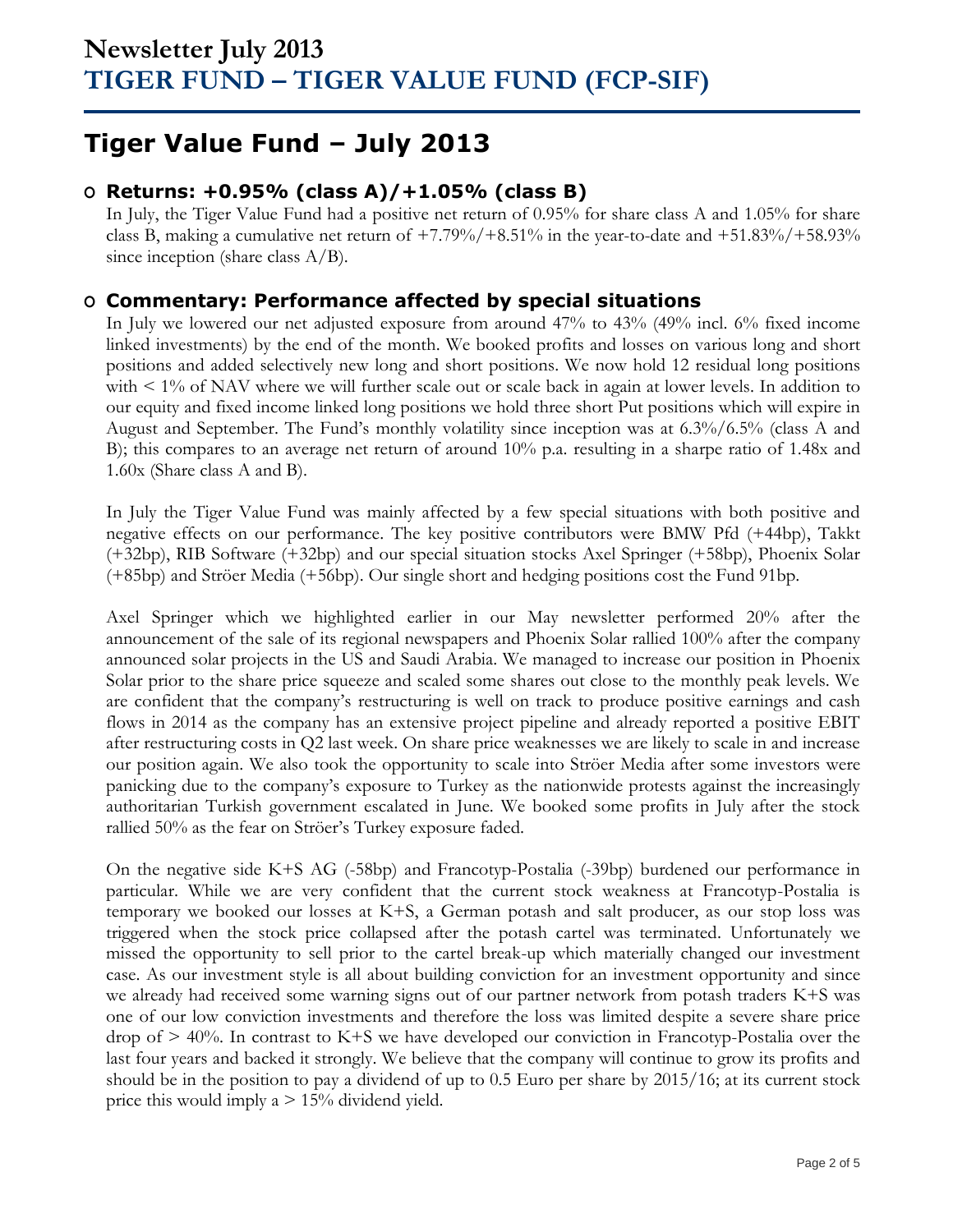### **O Outlook: Summer lull**

Not much has changed in our outlook since last month. Earnings announcements continue to disappoint especially the "expected" second half recovery has yet again been postponed with many economically sensitive companies now revising their expectation of an improving earnings trend H2 2013 to a more muted outlook. Although there have been a slight improvement in European PMIs we are not convinced that this is a lasting trend even though it seems the European economy has stabilized at a low level.

Trading activity in Europe has slowed down as is usual this time of the year. We expect a more turbulent market as we enter September with a very busy calendar including an expected reduction in quantitative easing (QE) by the FED, another US debt ceiling debate as well as the German elections are sure to spice things up in the coming month.

We continue to stay nimble and opportunistic and have plenty of firepower to benefit from increased share price volatility.

### *The Tiger Value Fund Desk, 13 th August 2013*

**Matthias Rutsch Marc Schädler Peter Irblad**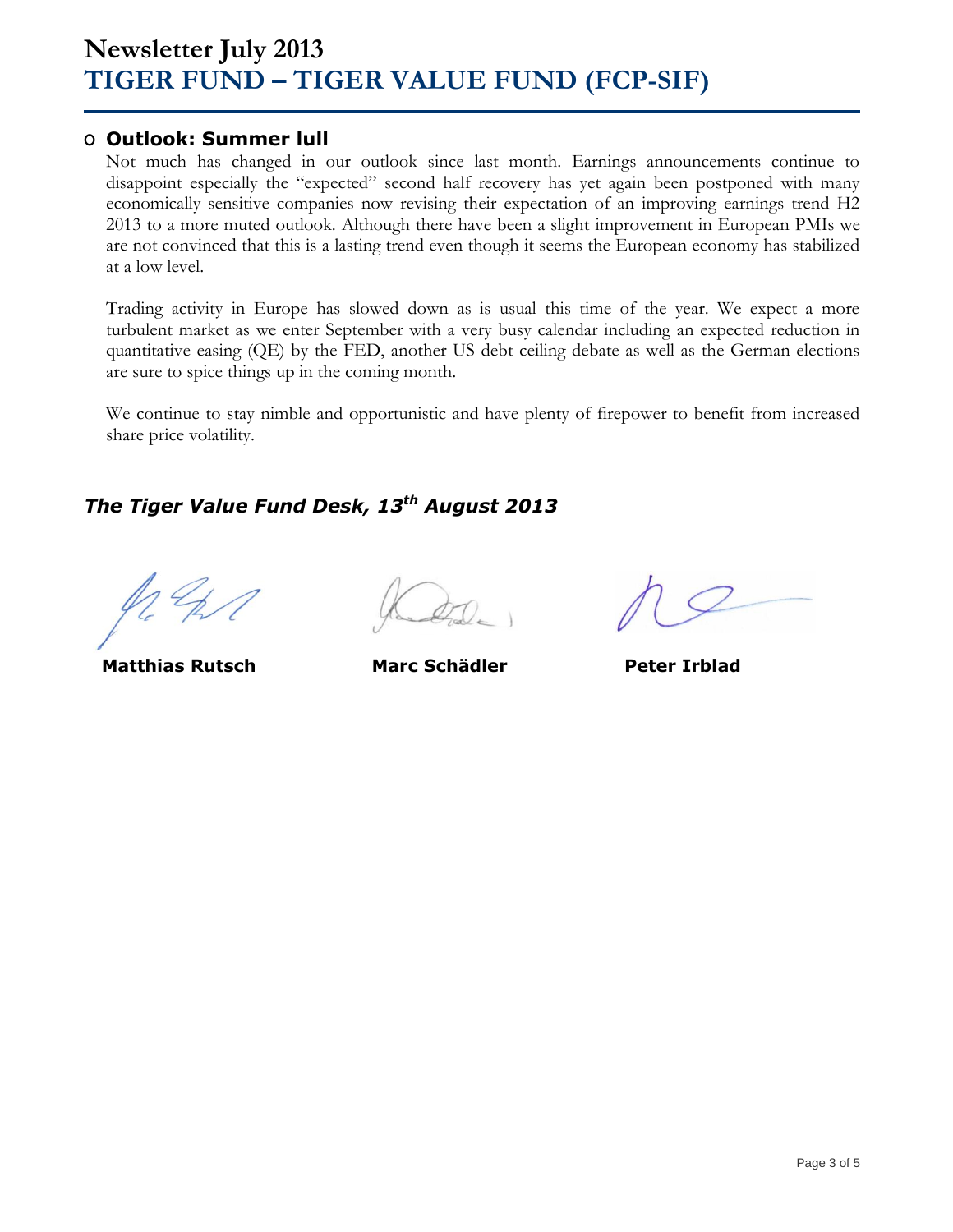#### **Objectives**

The objective is to identify undervalued companies with external catalysts and/or initiate pro-active measures to create shareholder value. The fund aims for a 5 year return of 10-15% p.a. with strong focus on capital preservation.

#### **Investment Strategy**

The Investment Advisor is a fundamental long-short equity stock-picker. The fund seeks undervalued small and midcap companies where a number of issues, which in our opinion can be improved, are sub-optimizing the company's public market value. For each position we perform a detailed research process including a 360 degree research approach and 10 point scoring system.

The managers foresee a direct dialog with the company as well as with other shareholders to support management to initiate value creating measures. Their partner network i.e. other shareholders, consultants, sector experts, media etc. will help to impact positive change.

The fund intends to engage in 15-30 long investments with a target net long exposure of around 50%. The geographic focus is likely to be Germany, Switzerland and Austria.

| <b>Fund Information</b>   |                             | <b>Fee Structure and Risk Management</b> |                           |
|---------------------------|-----------------------------|------------------------------------------|---------------------------|
| Currency                  | <b>EUR</b>                  | Admin/Custodian Fee                      | Up to 0.49%               |
| Legal Entity              | <b>FCP-SIF</b>              | Advisory (Mgmt) Fee                      |                           |
| <b>Fund Domicile</b>      | Luxembourg                  | Share Class A                            | $2.0\%$                   |
| <b>Fund Structure</b>     | Open-ended multi-class      | Share Class B                            | 1.5%                      |
| Style mandate             | Long/Short and Active Value | Performance Fee                          |                           |
| <b>Investment Minimum</b> |                             | Share Class A                            | <b>20%</b>                |
| Share Class A             | € 125,000                   | Share Class B                            | 15%                       |
| Share Class B             | € 5,000,000                 | Hurdle Rate                              | None                      |
| Sub. Frequency            | Monthly                     | High Water Mark                          | Yes.                      |
| Red. Frequency            | Monthly                     | Eligible Investors                       | See Issue Document        |
| <b>Redemption Notice</b>  |                             | Leverage                                 | Maximum 200% of NAV       |
| Share Class A             | 3 months                    | Fund Benchmark                           | DJ CS HF Index L/S Equity |
| Share Class B             | 6 months                    |                                          |                           |

#### **Fund Advisor Details and Service Providers**

| <b>Investment Advisor</b>     | Tiger Asset Management GmbH                  |
|-------------------------------|----------------------------------------------|
| Contact                       | Matthias Rutsch, Phone: +41 (0)41 500 33 46  |
|                               | Peter Irblad, Phone: +41 (0)41 500 33 45     |
|                               | Marc Schädler, Phone: +49 (0)40 226 32 35 11 |
| Sub-Advisor                   | PHZ Privat- und Handelsbank Zürich AG        |
| Contact                       | Phone: +41 (0)43 443 71 00                   |
| <b>Management Company</b>     | Alceda Fund Management SA                    |
| <b>Prime Broker/Custodian</b> | SEB AB / SEB SA                              |
| <b>Administrator</b>          | European Fund Administration SA              |
| <b>Auditor</b>                | <b>PriceWaterhouseCoopers</b>                |